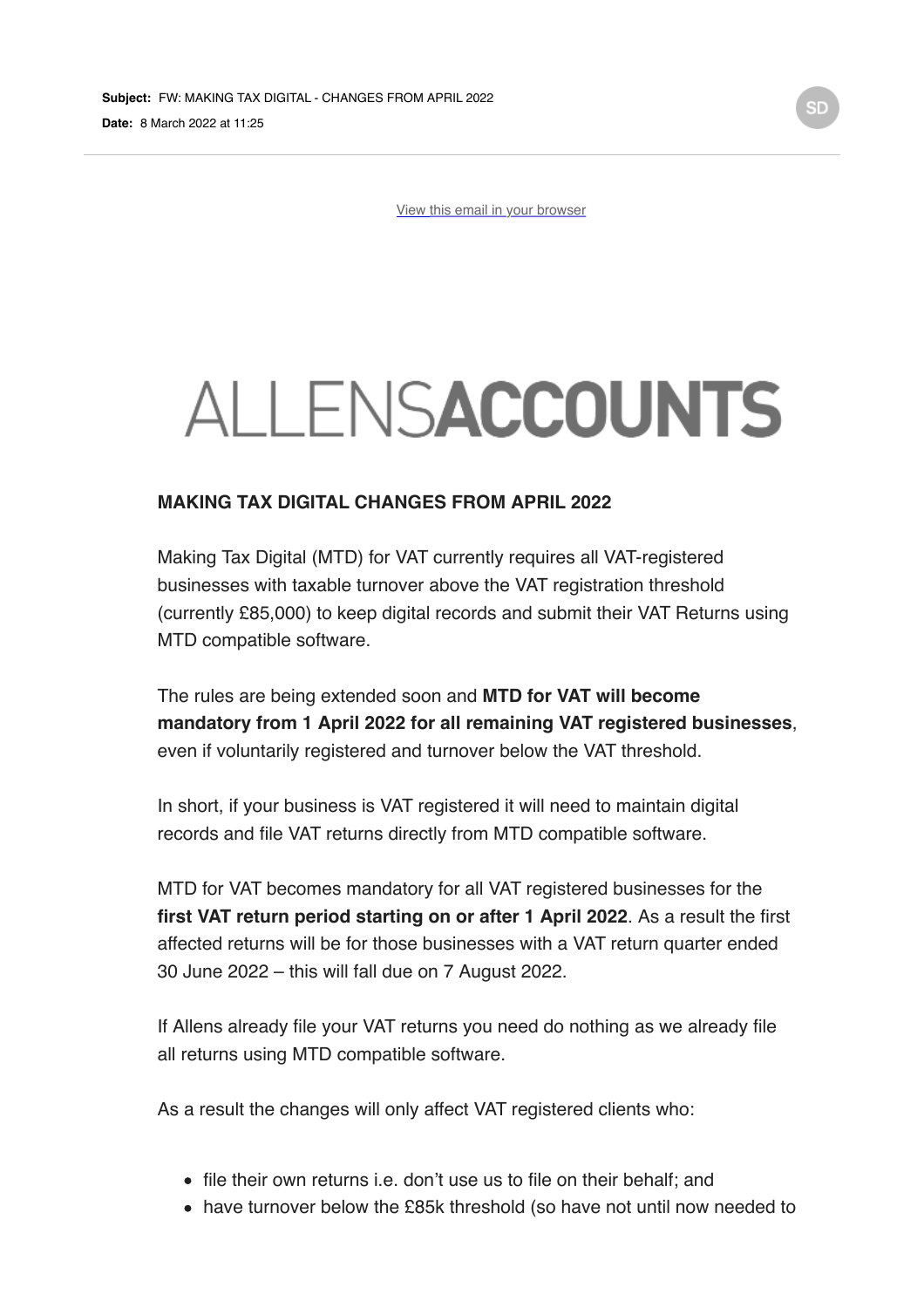use MTD compatible software); and

don't already use software such as Xero or Sage i.e. those who currently maintain manual records or use excel, and simply complete the boxes on the current HMRC portal – this will close.

There are some extremely limited exemptions for the 'digitally exempt', including people with religious beliefs that are not compatible with the requirements, and people whose age, disability or remoteness means it is not reasonably practical for them to use digital tools.

## How Allens can help

We are offering a range of support to affected clients including:

- 1. Advising on and implementing cloud accounting packages (Xero, Sage etc) where considered appropriate
- 2. Submitting VAT returns through our own MTD compatible software on behalf of clients who have previously filed their own – please note that this will take around 2-3 weeks to setup so please give yourselves ample time if you would like us to takeover the filing of your returns
- 3. Reviewing VAT returns prepared by clients prior to their submission.

If you are affected by the changes and would like you speak to someone please get in touch with your usual contact or call Matthew Furness on 0161 477 2636 or e-mail [matthew.furness@allensaccountants.com](mailto:matthew.furness@allensaccountants.com)



*Copyright © 2022 Allens Chartered Accountants, All rights reserved.* test